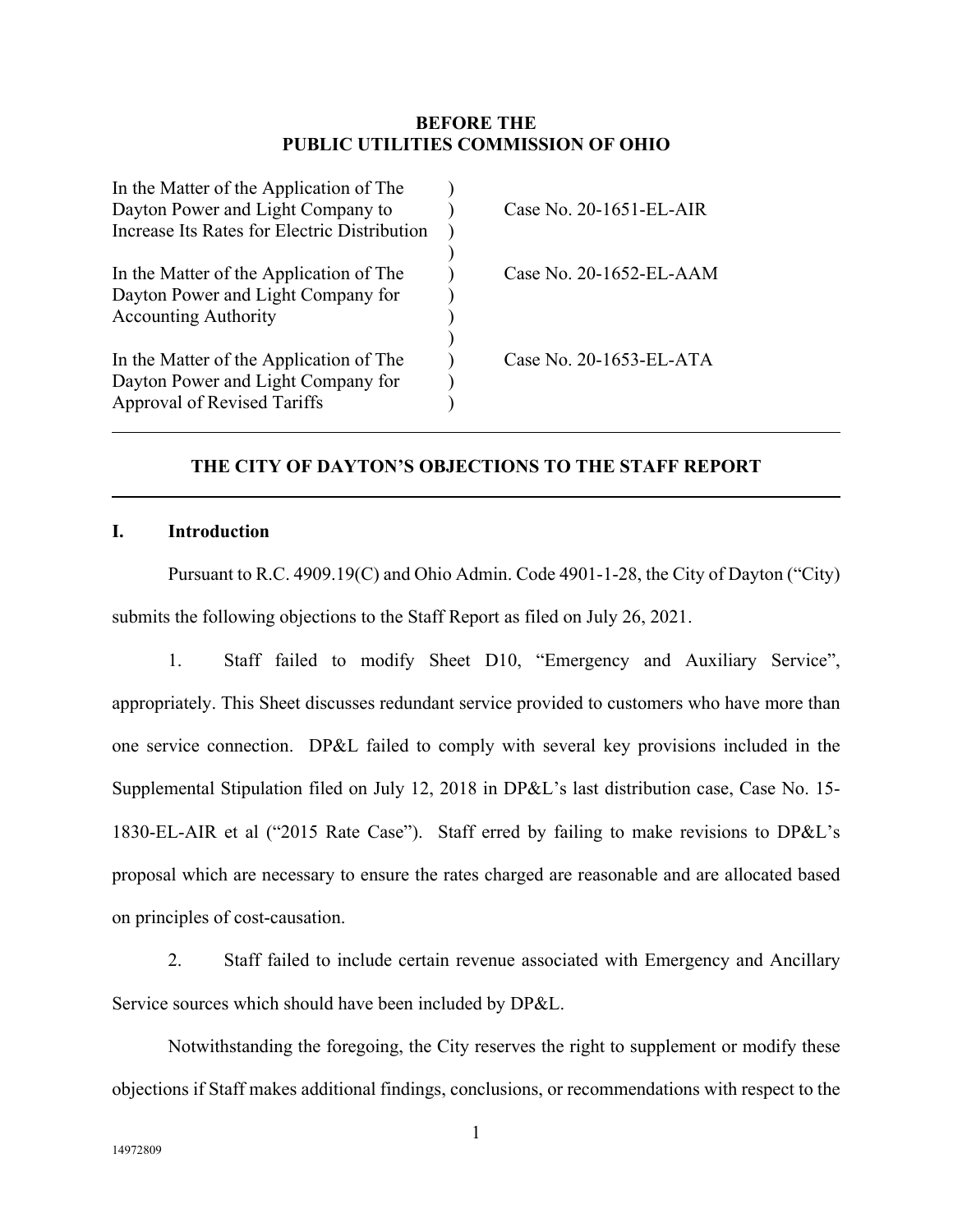Staff Report. The City further reserves the right to respond to objections or other issues raised by other parties in the above-captioned proceedings.

### **II. OBJECTIONS**

## **A. The Redundant Service Charge, Sheet D10, should have been modified by Staff.**

In the 2015 Rate Case DP&L proposed significant revisions to Sheet D10, "Emergency and Auxiliary Service" which relates to redundant service The City objected to those revisions because DP&L failed to propose a detailed billing mechanism ("peak" v. "peak usage during on peak hours"), how often is the contract capacity value adjusted, how redundant service could terminate, and numerous other fundamental questions regarding the rate and terms of service for redundant service customers. The City also objected to the rate to be charged to customers as unsupported.

To resolve this dispute, on July 12, 2018 the City entered into a Supplemental Stipulation which addressed the issues associated with redundant service ("Supplemental Stipulation"). The Supplemental Stipulation required, among other things, that as part of its application in this case DP&L should include a cost-of-service study which includes "an analysis to determine what incremental costs are associated with redundant service and are not currently being recovered by DP&L under base distribution rates, and should therefore be included in the redundant service charge as described in the Staff Report. The cost-of-service study shall also recommend a rate to be charged to customers taking redundant service."<sup>[1](#page-1-0)</sup>

Despite this commitment DP&L failed to address the costs of redundant service in its costof-service study. Staff erred by failing to examine redundant service issues in the Staff Report and to recommend appropriate changes to Tariff D10. Staff should have addressed, among other

<span id="page-1-0"></span><sup>&</sup>lt;sup>1</sup> Supplemental Stipulation  $\P$  3.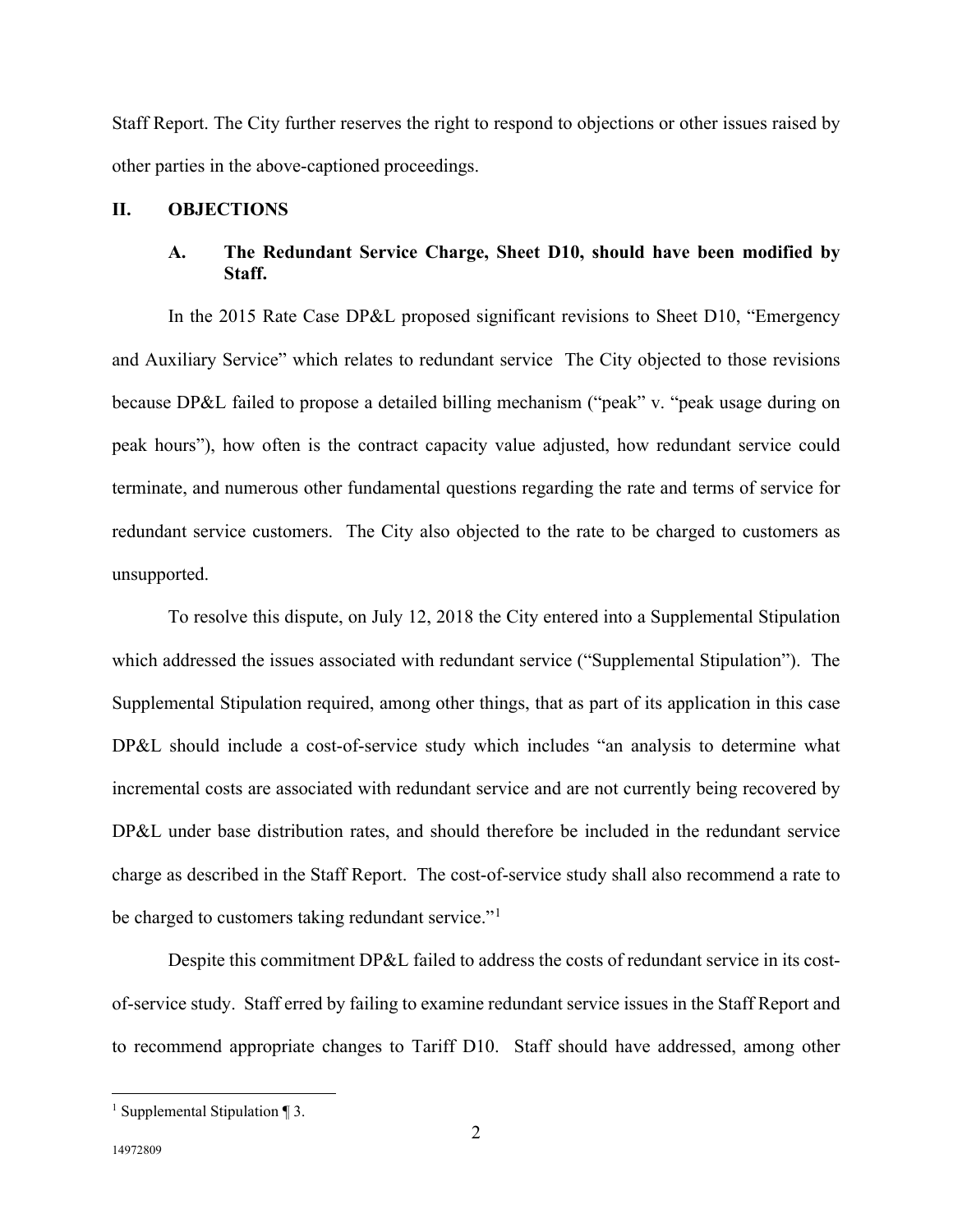things, the terms under which customers can take redundant service, how customers are responsible for the costs of the additional delivery point, and DP&L's failure to present evidence of incremental costs associated with providing redundant service. Until DP&L affirmatively presents evidence as to the amount of those incremental costs, no redundant service charge is appropriate. As a result, Staff erred by failing to enforce the Supplemental Stipulation and by not modifying Tariff D10 accordingly.

#### **B. Staff failed to properly identify all revenue sources for DP&L.**

Staff also erred by failing to account for any new revenue DP&L would receive from assessing redundant service charges on customers. There has been no consideration of the additional revenue DP&L would receive through the imposition of redundant service charges on customers. This oversight must be addressed by requiring DP&L to identify all customers currently taking redundant service, as well as the revenue which DP&L expects to receive from those customers. And DP&L must account for this new, additional revenue in its overall revenue requirement as part of this rate case to ensure there is no double recovery from customers paying redundant service charges.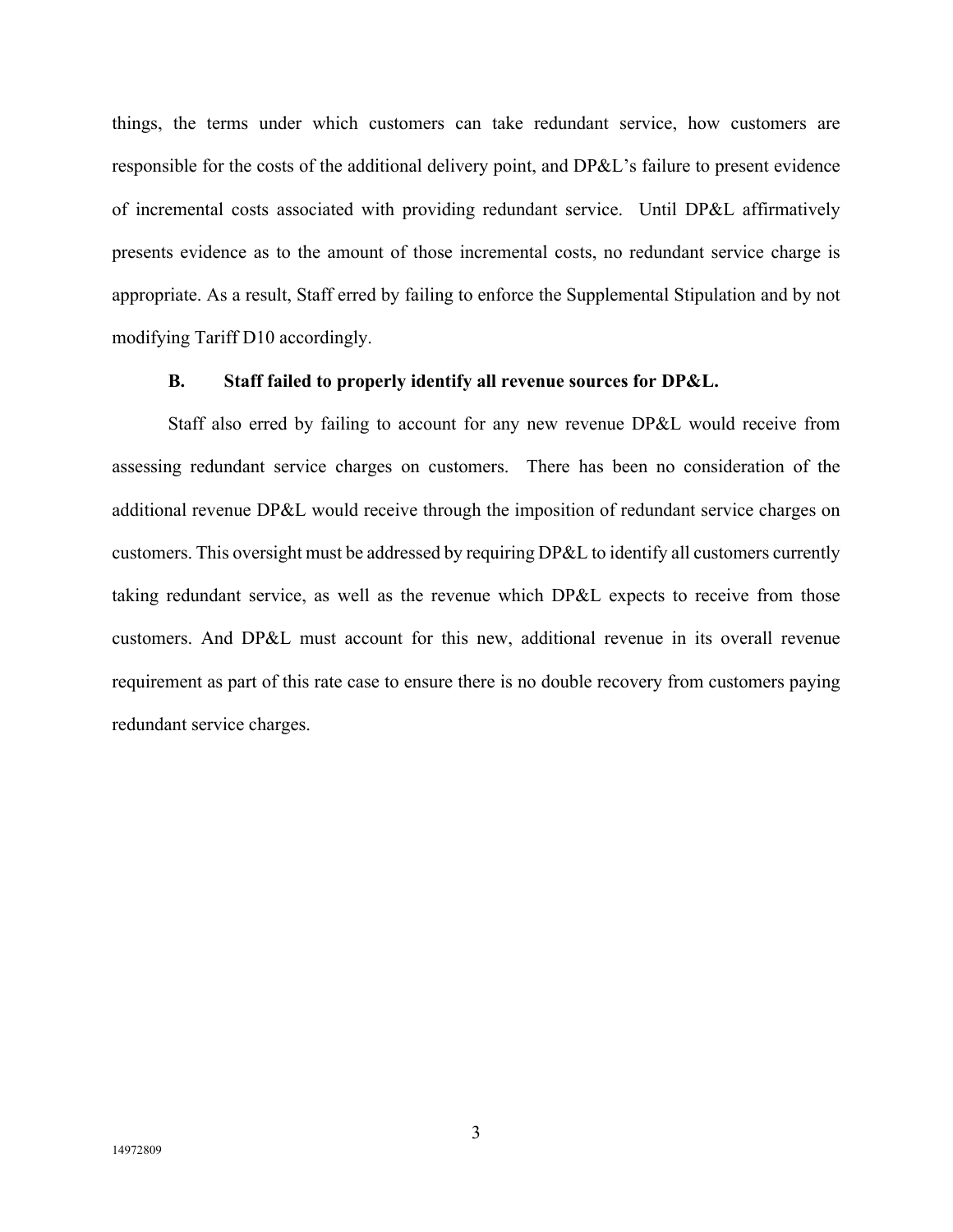Respectfully submitted,

*/s/ N. Trevor Alexander* N. Trevor Alexander (0080713) Kari D. Hehmeyer (0096284) Sarah G. Siewe (0100690) BENESCH FRIEDLANDER COPLAN & ARONOFF 41 South High Street, Suite 2600 Columbus, Ohio 43215 Tel: (614) 223-9363 Fax: (614) 223-9330 talexander@beneschlaw.com khehmeyer@beneschlaw.com ssiewe@beneschlaw.com

## ATTORNEYS FOR THE CITY OF DAYTON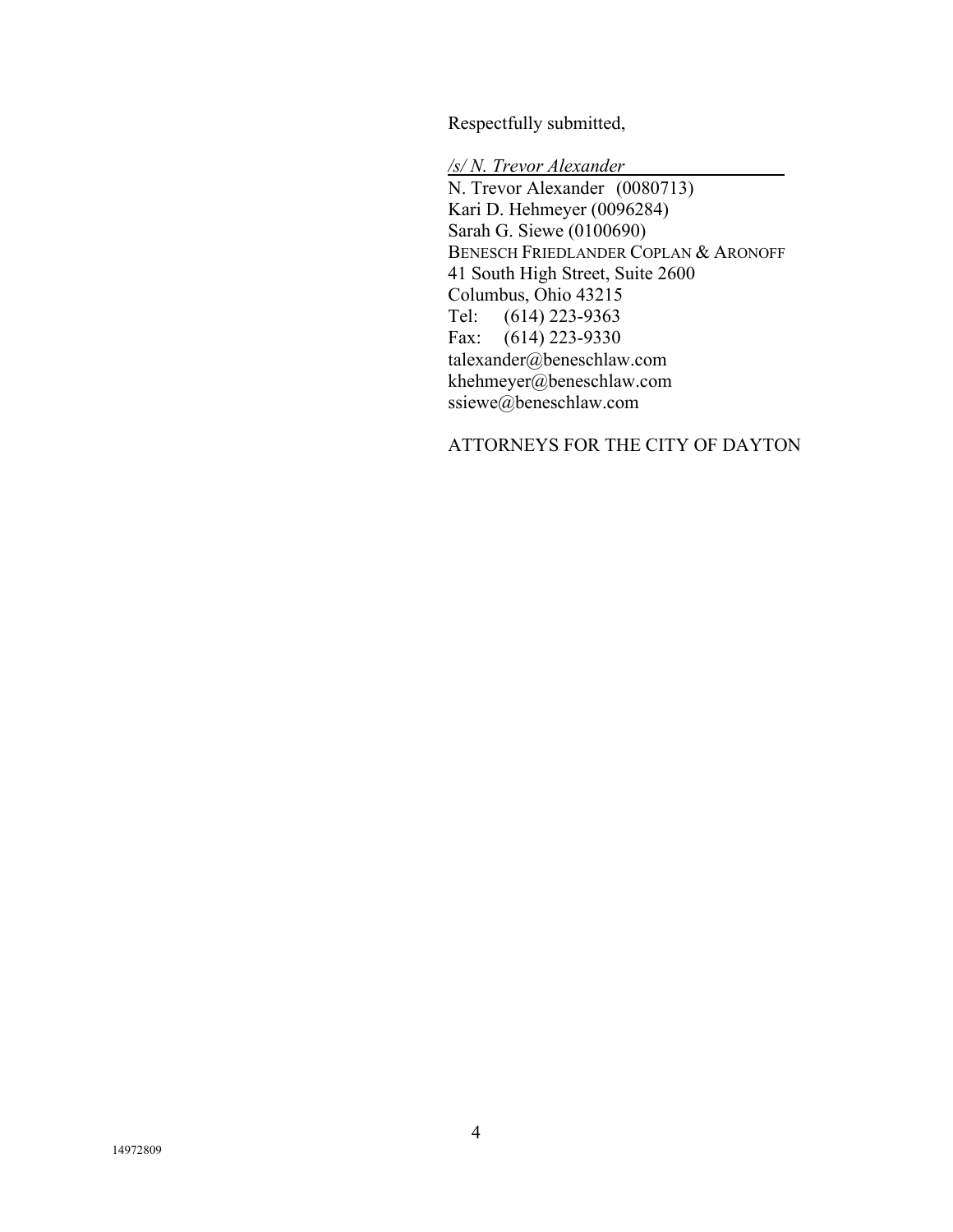# **CERTIFICATE OF SERVICE**

I certify that the foregoing was filed electronically through the Docketing Information System of the Public Utilities Commission of Ohio on this 25th day of August, 2021. The PUCO's e-filing system will electronically serve notice of the filing of this document on counsel for all parties.

> */s/ N. Trevor Alexander* Attorney for The City of Dayton